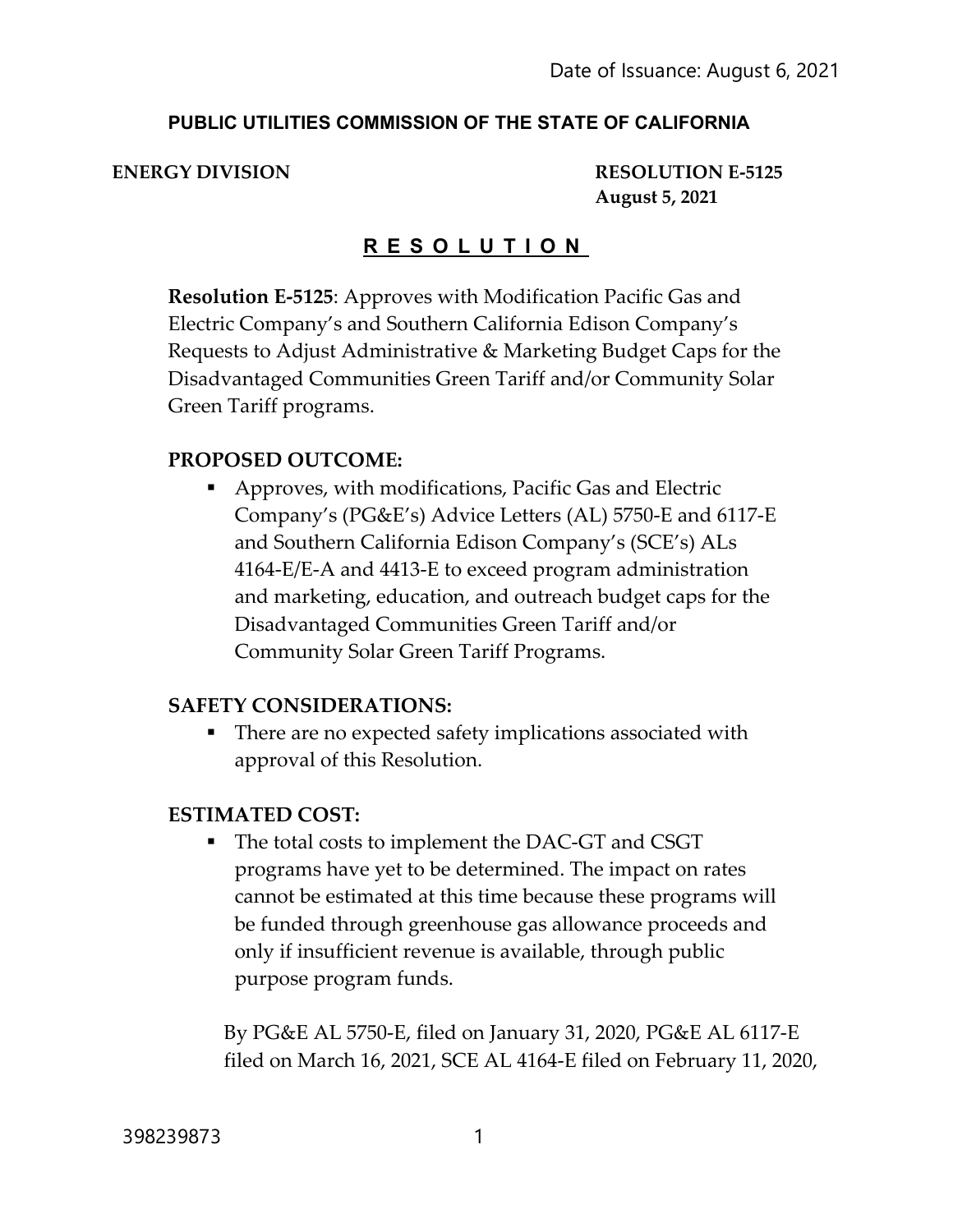Resolution E-5125 **August 5, 2021** PG&E 5750-E, PG&E 6117-E, SCE 4164-E/E-A, SCE 4413-E/JSA SCE AL 4164-E-A filed on August 20, 2020, and SCE AL 4413-E filed on February 10, 2021.

\_\_\_\_\_\_\_\_\_\_\_\_\_\_\_\_\_\_\_\_\_\_\_\_\_\_\_\_\_\_\_\_\_\_\_\_\_\_\_\_\_\_\_\_\_\_\_\_\_\_\_\_\_\_\_\_\_\_

#### **SUMMARY**

This Resolution approves, with modifications, Pacific Gas and Electric Company's (PG&E's) Advice Letter (AL) 5750-E and AL 6117-E and Southern California Edison Company's (SCE's) AL 4164-E/E-A and AL 4413-E to exceed administrative and marketing budget caps for the Disadvantaged Communities Green Tariff (DAC-GT) and Community Solar Green Tariff (CSGT) Programs in compliance with Resolution E-4999 Ordering Paragraph (OP) 2.

This Resolution also updates program requirements established in Resolution E-4999 OP 2 that directed the DAC-GT and CSGT Program Administrators to file Tier 3 Advice Letters for any above budget cap spending requests. This Resolution authorizes all DAC-GT and CSGT Program Administrators to file such requests as part of their Annual Budget Advice Letters that are due each February. Additionally, these Annual Budget Advice Letters are elevated from a Tier 1 to a Tier 2 designation to allow for greater opportunity for stakeholder review and additional oversight.

# **BACKGROUND**

Established by D.18-06-027 (the Net Energy Metering Disadvantaged Communities Decision or NEM DAC Decision), the Disadvantaged Communities Green Tariff (DAC-GT) and Community Solar Green Tariff (CSGT) programs provide 100 percent clean energy to residential customers in Disadvantaged Communities (DACs) at a 20 percent discount on their otherwise applicable tariff. The NEM DAC Decision authorized Investor Owned Utilities (IOUs) and Community Choice Aggregators (CCAs) to serve as Program Administrators (PAs) and develop and implement their own DAC-GT and CSGT programs.

The NEM DAC Decision required the IOUs including PG&E, SCE, and San Diego Gas & Electric Company (SDG&E) to establish two-way DAC-GT and CSGT balancing accounts to track all costs related to the implementation and operation of the programs to be reviewed in each company's future Energy Resource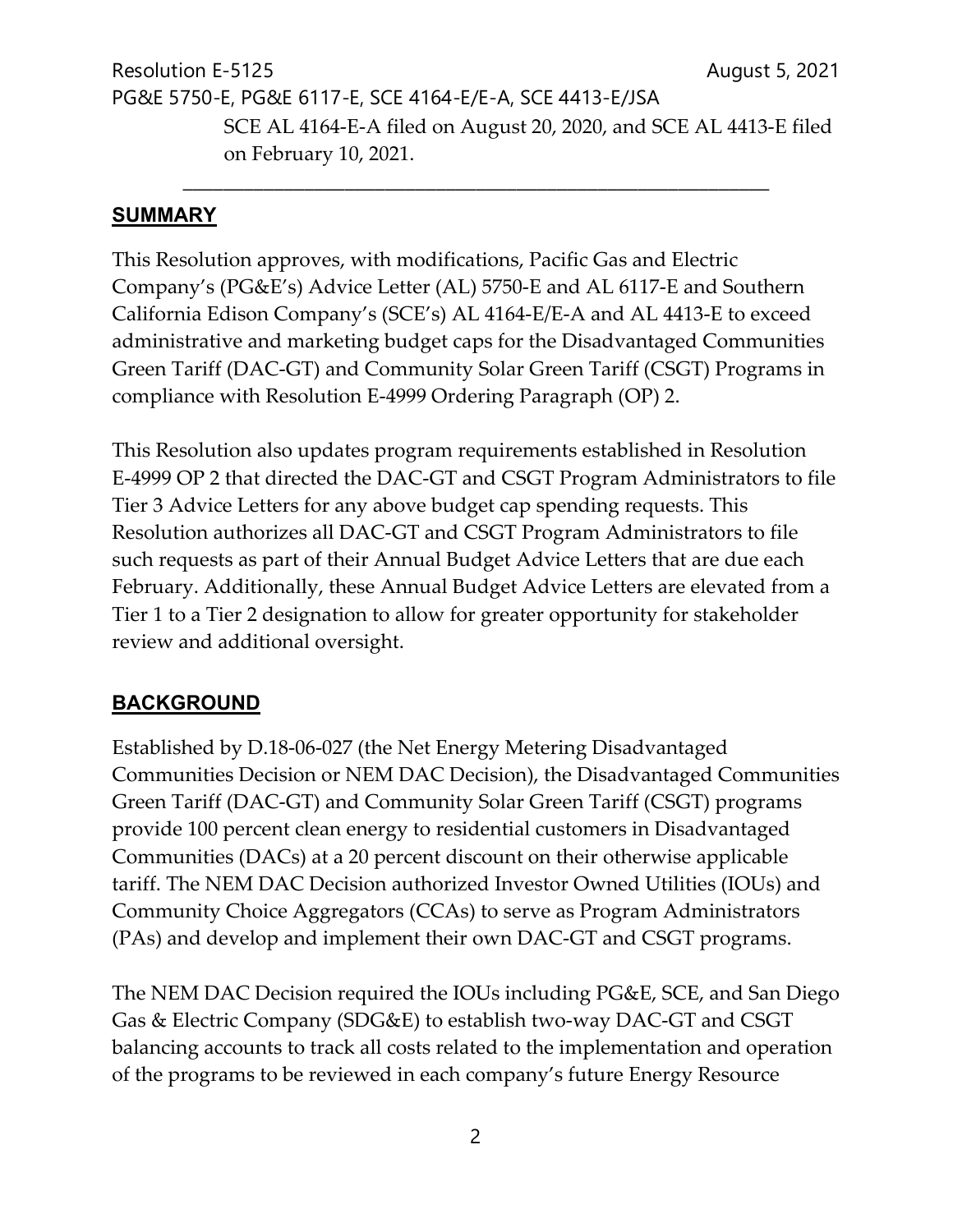PG&E 5750-E, PG&E 6117-E, SCE 4164-E/E-A, SCE 4413-E/JSA Recovery Account (ERRA) proceedings.<sup>1</sup> In order to create a consistent and predictable program budget and review process across PAs, Resolution E-4999, issued on June 3, 2019, further established an annual budget process for the DAC-GT and CSGT programs. That Resolution also established program funding allocation caps.<sup>2</sup> The Resolution required that each PA submit an annual program budget estimate via a Tier 1 AL by February 1<sup>st</sup> of every year starting in 2020 for the following program year. Specifically, each PA's annual program budget filing must include the following line items:

- Above-market generation costs<sup>3</sup>
- 20 percent bill discount for all participating customers
- Program administration costs
- Marketing, Education & Outreach (ME&O) costs

To ensure that each PA's program administration and ME&O budgets represent a reasonable proportion of their total annual program budgets, the California Public Utilities Commission (CPUC) adopted the same budget allocations established for the Disadvantaged Communities Single-family Affordable Solar Homes (DAC-SASH) Program: 10 percent for program administration and 4 percent for ME&O. For the DAC-GT and CSGT programs, no more than 10 percent of each program's total budget in a given year may be allocated to program administration and no more than 4 percent of each program's budget in a given year may be allocated to ME&O.<sup>4</sup> Acknowledging that start-up costs may be higher within the first years of the program, the CPUC allowed the IOUs to propose administrative and ME&O costs that were above the caps for their 2019 and 2020 program budgets only.<sup>5</sup> Resolution E-5124, issued April 16, 2021, further clarified this, determining that all PAs, including CCAs, have a reprieve from the program administration and ME&O cost caps for their first two

<sup>1</sup> D.18-06-027 OP 15.

<sup>2</sup>Resolution E-4999 at 26-30.

<sup>&</sup>lt;sup>3</sup> After further discussion with the utilities, above market generation costs are now referred to as the delta from the otherwise applicable generation rate. They should include net renewable resource costs or savings in comparison with the otherwise applicable class average generation rate that will be used to calculate DAC-GT and CSGT customers' bills.

<sup>4</sup> Resolution E-4999 at 26-27.

<sup>5</sup> *Id.* at 29.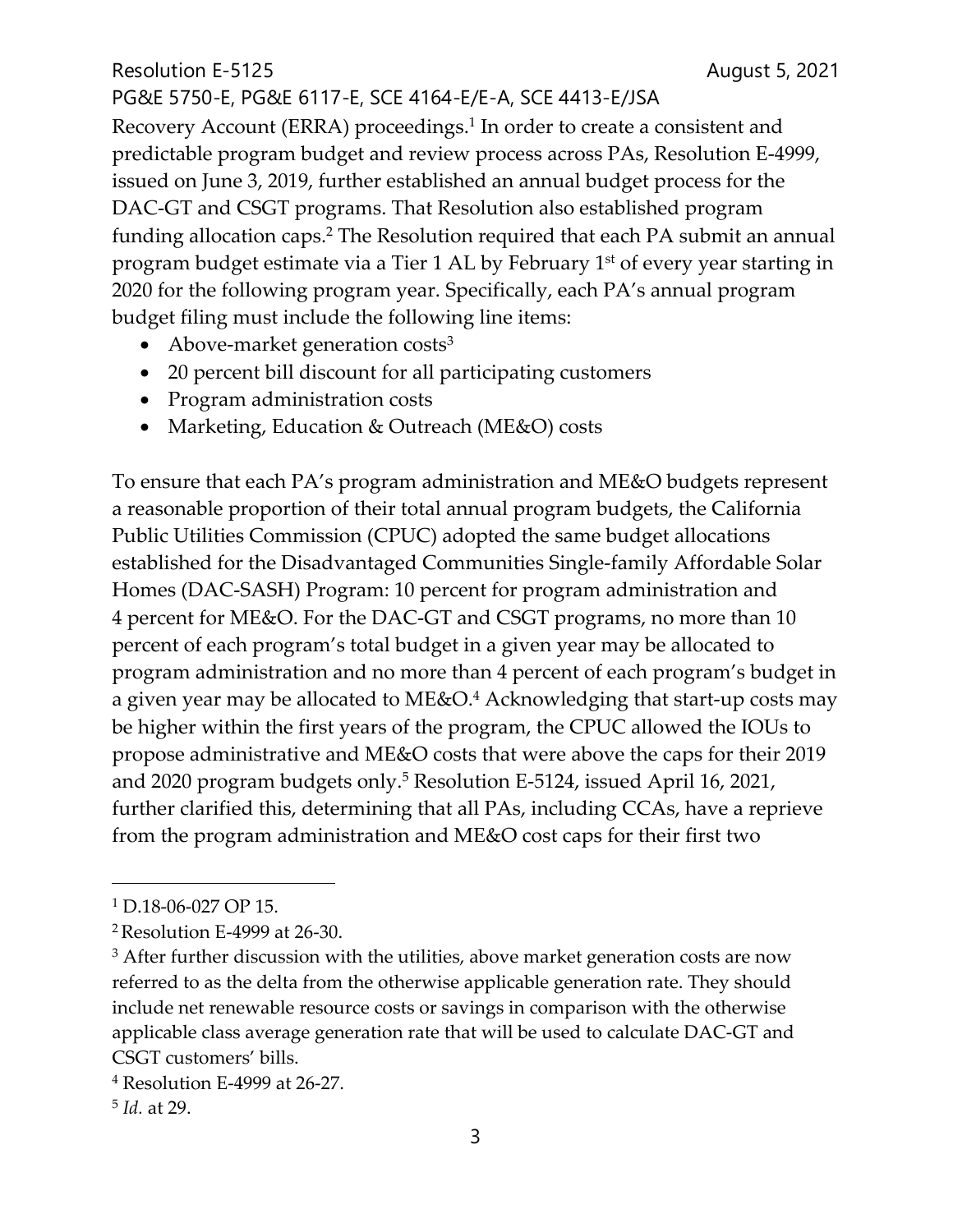PG&E 5750-E, PG&E 6117-E, SCE 4164-E/E-A, SCE 4413-E/JSA program years.<sup>6</sup> Starting with the IOUs' third program year budget estimates in 2021, OP 2 of Resolution E-4999 authorized PAs to submit a Tier 3 AL should their program administration and/or ME&O budget line items exceed 10 and 4 percent of their total annual DAC-GT and/or CSGT budgets. Additionally, the Resolution required that the PAs include in their Tier 3 filings justification and accompanying rationale for why the adjustment is warranted.

On January 31, 2020, PG&E filed AL 5750-E, its Tier 3 request required by Resolution E-4999 to adjust the 2021 program administration and ME&O budget caps for its CSGT program. PG&E further suggests in AL 5750-E that the Tier 3 AL filing requirement is duplicative, arguing that PG&E is already required by the NEM DAC Decision to track DAC-GT and CSGT costs in its balancing accounts and that the CPUC is already able to review these costs during the annual ERRA proceeding. PG&E's AL also states that CSGT is likely to exceed the program administration and ME&O budget caps in perpetuity due to community sponsorship costs, costly management-intensive program design, relatively small capacity allocation, and extended procurement and enrollment timeframes.

On February 11, 2020, SCE filed AL 4164-E, its Tier 3 request required by Resolution E-4999 to adjust its 2021 program administration and ME&O budget caps for its DAC-GT and CSGT programs. SCE requested that its 2021 budget be exempted from the 10 percent program administration and 4 percent ME&O budget caps, similar to the first two years of the program (2019 and 2020). In AL 4164-E, SCE states that its 2021 proposed budget for DAC-GT and CSGT, included in AL 4164-E, was largely driven by SCE's expectation that newly built DAC-GT projects would not become operational until 2022. This timing led to their 2021 budget being filed without implementation costs such as above-market generation or 20-percent bill discount costs. If neither program is operational, then SCE does not have any implementation costs to track. As a result, SCE's costs for the two programs in 2021 resulted solely from program administration and ME&O spending and automatically required SCE to file a Tier 3 above-cap AL, because their program administration and ME&O budgets are far larger than the caps.

<sup>6</sup> Resolution E-5124 at 11.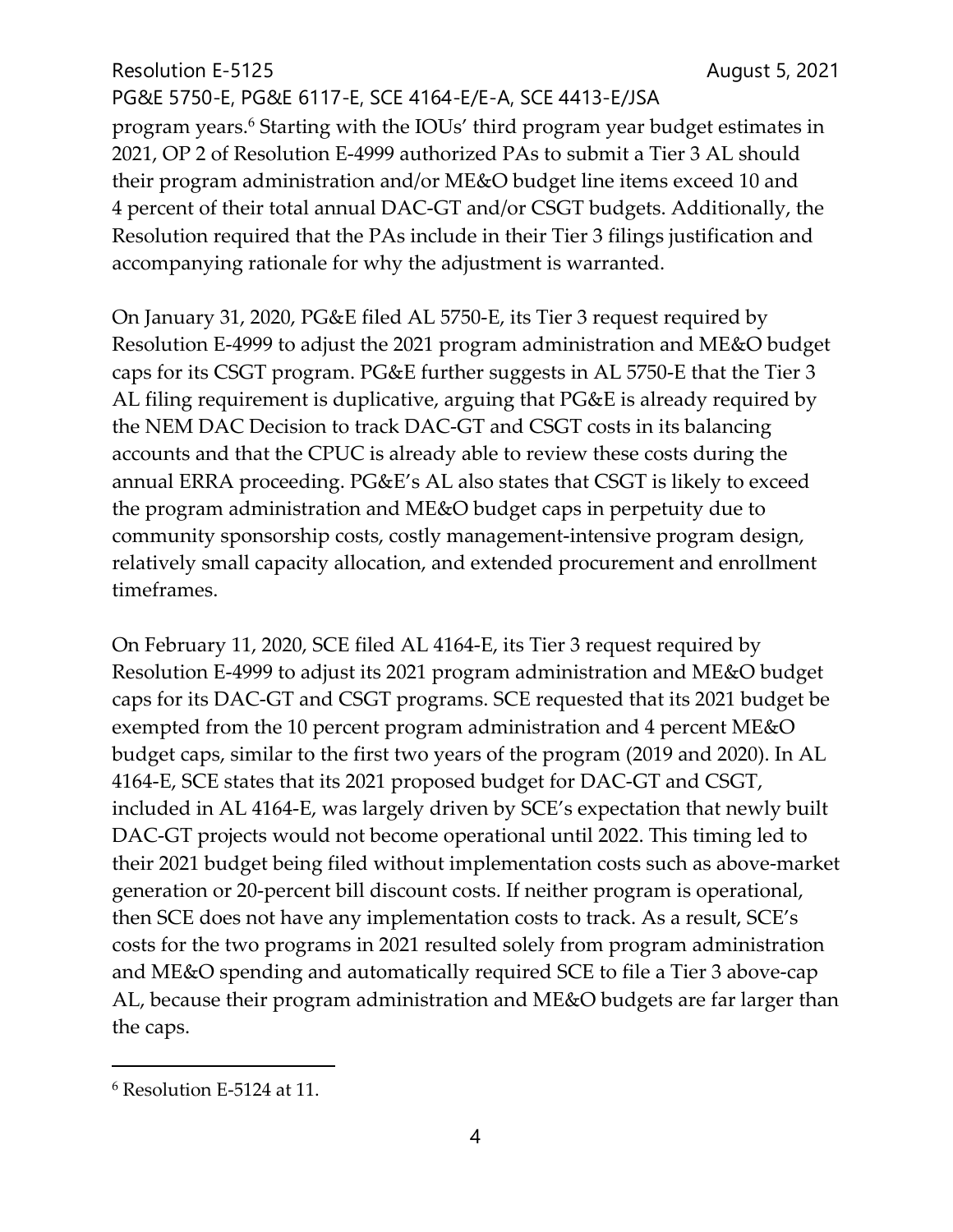On August 20, 2020, SCE submitted supplemental AL 4164-E-A, which updated the 2021 budget tables to align with estimates for its 2021 budget submitted in AL 4155-E-B<sup>7</sup> and reflected a slight decrease to its DAC-GT and CSGT program administration costs and a slight increase to its DAC-GT and CSGT ME&O costs.<sup>8</sup> SCE's AL 4155-E-B provided additional explanation that longer-thanexpected procurement timeframes had led to a lack of implementation costs in 2020 and caused its marketing start-up costs to shift from 2020 to 2021.

On February 10, 2021, SCE filed AL 4413-E which requested that its DAC-GT and CSGT 2022 budgets also be exempt from the 10 percent program administration and 4 percent ME&O budget caps, similar to its request from 2020. SCE had anticipated that these programs would be operational starting in 2021, but due to recent procurement and other developments, it now believes the programs will become operational beginning in 2022 at the earliest. Accordingly, SCE did not incur any implementation costs in 2021 and again shifted its billing and marketing start-up costs back by one year from its 2021 budget to its 2022 budget. This resulted in SCE's requested program budgets exceeding the 10 and 4 percent thresholds for a second consecutive year.

On March 16, 2021, PG&E filed AL 6117-E, its Tier 3 request required by Resolution E-4999 to adjust to its 2022 program administration and ME&O budget caps for its CSGT program. PG&E stated that it was able to prioritize DAC-GT information technology (IT) costs<sup>9</sup> for auto-enrolled customers<sup>10</sup> during its first two years of the program, which are exempted from the budget cap requirement as they are start-up costs. For CSGT, however, PG&E expects IT

<sup>7</sup> On August 11, 2020 SCE filed AL 4155-E-B, its second supplemental advice letter to make changes and corrections to its 2021 DAC-GT and CSGT updated budget estimates. SCE AL 4155-E/E-A/E-B was approved on October 20, 2020.

<sup>8</sup> Within AL 4164-E-A, SCE updated its DAC-GT and CSGT 2021 program administration line items to reflect decreases of \$17,500 each and its ME&O line items to reflect increases of \$33,500 each.

<sup>&</sup>lt;sup>9</sup> IT costs include tasks such as customer billing integration and web page development.  $10$  Automatic enrollment or auto-enrollment means that eligible customers are automatically subscribed to the DAC-GT tariff by a PA based on certain criteria until the program capacity allocation in MWs is reached.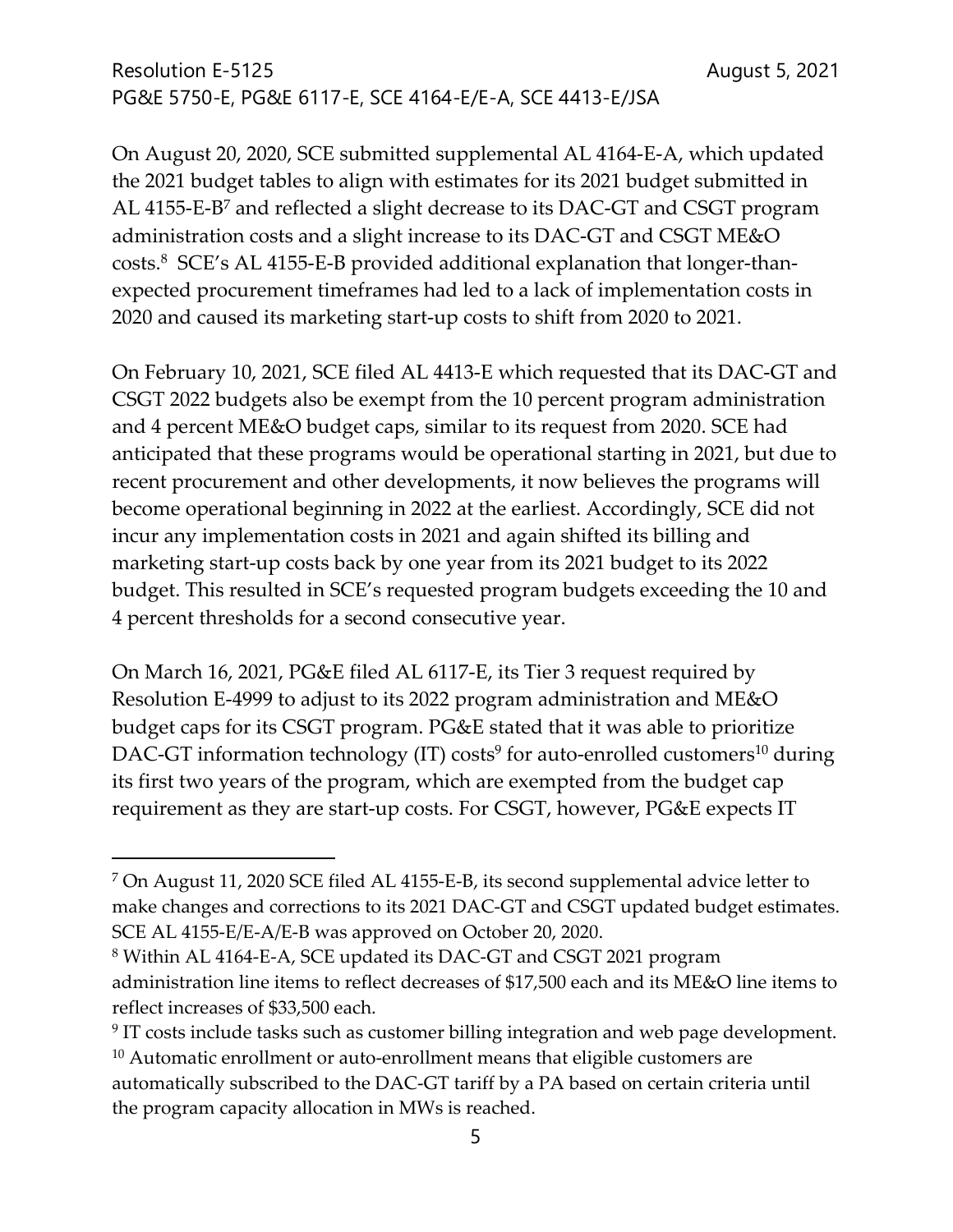Resolution E-5125 **August 5, 2021** PG&E 5750-E, PG&E 6117-E, SCE 4164-E/E-A, SCE 4413-E/JSA costs to start later in the third and fourth years of the program (2021 and 2022), which are not exempted from the budget caps. PG&E also reiterated its argument from its 2021 above-cap budget advice letter (AL 5750-E), emphasizing that its CSGT program is likely to exceed the program administration and ME&O budget caps in perpetuity due to its smaller economies of scale and managementintensive program design.

# **NOTICE**

Notice of PG&E AL 5750-E, PG&E AL 6117-E, SCE AL 4164-E/E-A, and SCE 4413-E were made by publication in the CPUC's Daily Calendar. PG&E and SCE each state that a copy of these ALs were mailed and distributed in accordance with Section 4 of General Order 96-B.

# **PROTESTS**

No protests were filed.

# **DISCUSSION**

We have reviewed both PG&E and SCE's requests to adjust program administration and/or ME&O budget caps in their 2021 and 2022 above-cap budget request ALs and find them to be reasonable.

In their ALs, both PG&E's and SCE state that implementation costs for both programs will be delayed due to the DAC-GT and/or CSGT programs' extended procurement and enrollment timeframes.<sup>11</sup> Because of this, PG&E's CSGT program and SCE's DAC-GT and CSGT programs have not launched and there are no associated implementation costs. However, both PG&E and SCE are still

<sup>11</sup> As of May 2021, PG&E had auto-enrolled all of its 54.82 MW DAC-GT capacity cap using interim resources and enrolled zero customers in its CSGT program. SCE did not elect to use interim DAC-GT resources and had zero customers enrolled in its DAC-GT and CSGT programs. In terms of procurement, the first of PG&E's and SCE's newly procured projects are not expected to come online until 2022 or later, further delaying any program spending.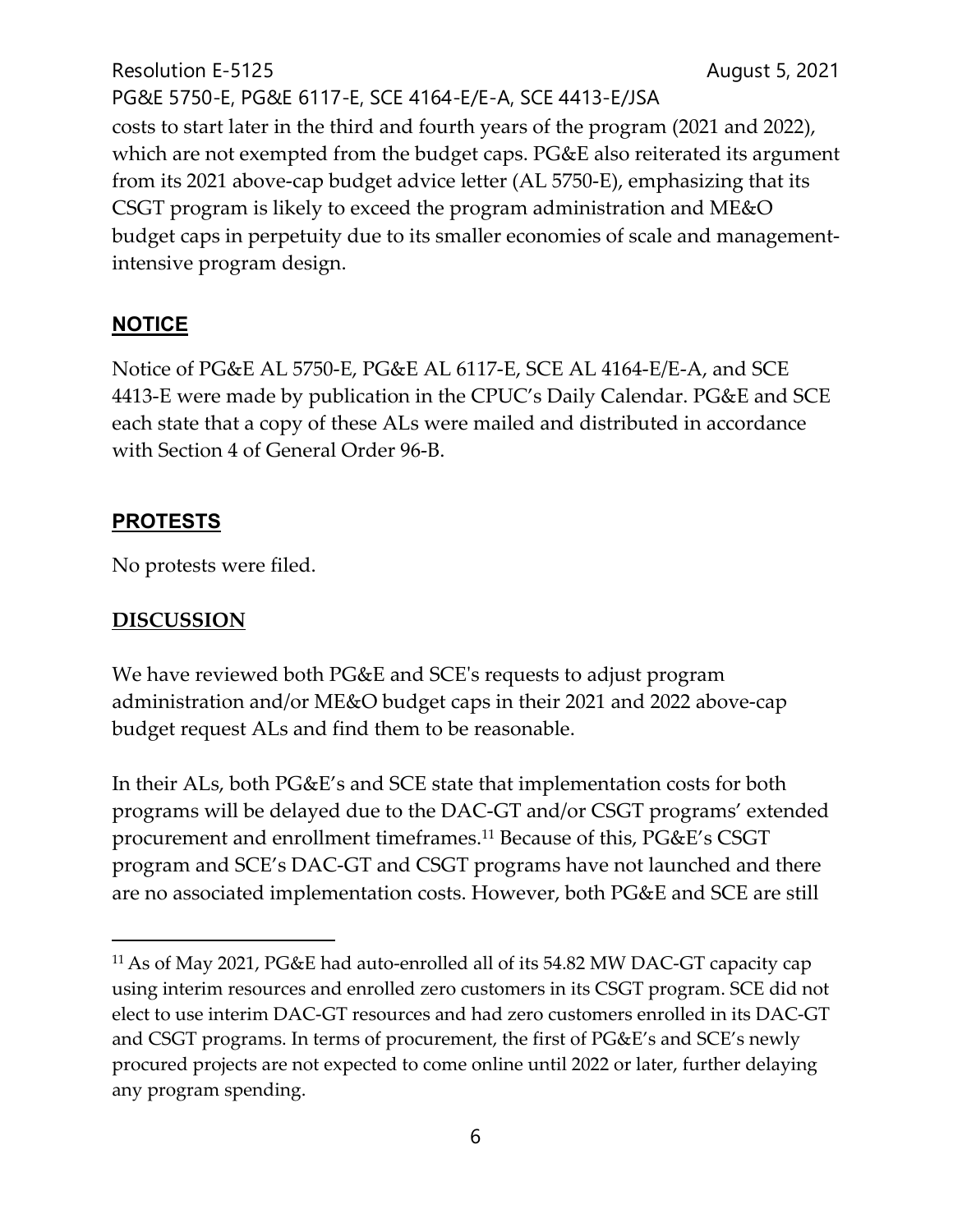Resolution E-5125 **August 5, 2021** PG&E 5750-E, PG&E 6117-E, SCE 4164-E/E-A, SCE 4413-E/JSA tracking program administration and ME&O costs as a percentage of their overall DAC-GT and CSGT budgets, which causes these line items to automatically exceed the 10 percent and 4 percent caps.

It is expected that PAs will eventually reach full procurement and enrollment capacity. However, this may take much longer than the two-year start-up period that the original program design and Resolution E-4999 envisioned. PG&E is correct that the ERRA proceeding allows for review of DAC-GT and CSGT program costs tracked in its balancing account. However, the ERRA proceeding acts as an omnibus ratemaking and true-up process and does not have the appropriate focus or record to delve into program-level details. As such, the CPUC still requires programmatic budget oversight for the DAC-GT and CSGT programs.

We are persuaded that the IOUs' limited or non-existent program implementation spending on above-market generation costs or bill discounts for all participating customers renders the budget caps for PG&E and SCE unnecessary in 2021 and 2022. Due to the phased startup of both the DAC-GT and CSGT programs and overall CSGT program design, we agree the Tier 3 AL requirement is not working as intended, and the PAs will likely continue to file Tier 3 ALs each year. Thus, we find it reasonable to remove the Tier 3 designation for above-cap request advice letters going forward. We also find that it is warranted to adjust the above-cap review process to reduce administrative burden and increase efficiency while maintaining sufficient program oversight.

We now require that all the DAC-GT and CSGT Program Administrators (including SDG&E and the CCAs) submit their requests and accompanying rationale for any above-cap spending during the Annual DAC-GT and CSGT Budget Advice Letter process. To ensure that these annual budget ALs receive proper scrutiny and the proposed budgets are reviewed for reasonableness, we require them to be filed with a Tier 2 designation. Through this new streamlined review, any above-cap spending can still be approved or rejected through the AL process.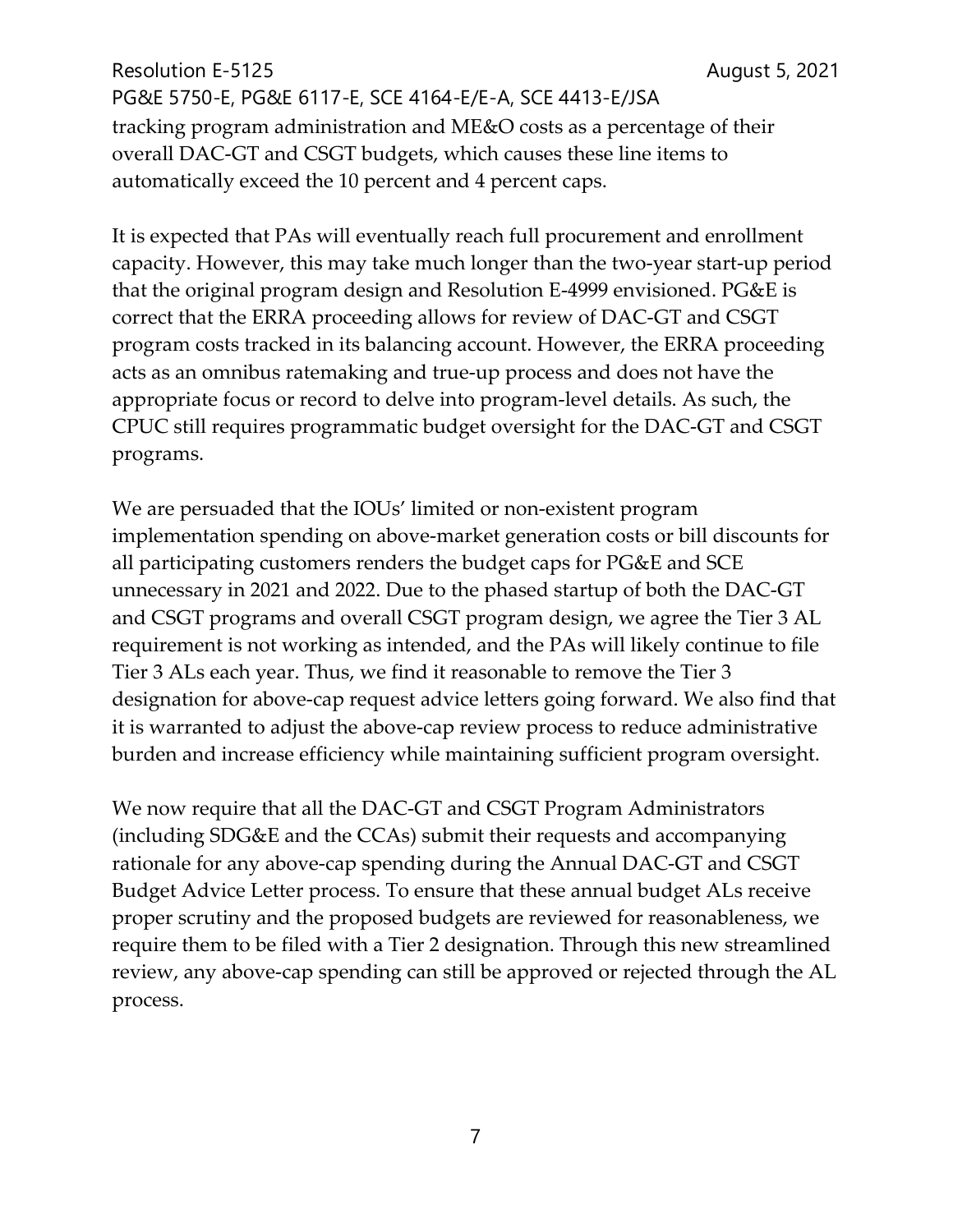### Resolution E-5125 **August 5, 2021** PG&E 5750-E, PG&E 6117-E, SCE 4164-E/E-A, SCE 4413-E/JSA *PG&E's Assertion that CSGT Administrative & Marketing Above-cap Thresholds are Too Low in Perpetuity*

PG&E posits that due to the smaller project sizes<sup>12</sup> and additional management requirements of the CSGT program, that program administration and ME&O line items will continue to exceed the established budget allocation caps, even in a post-startup environment. PG&E states that the relatively small size of its CSGT program (14.2 MW total) means that even under a full subscription scenario, a budget cap of 10 percent for program administration and 4 percent for ME&O may not provide sufficient funding to support the overall program in a steady state scenario. PG&E asserts that, even assuming the lowest possible administrative costs in 2023 which will be post-startup, such funding will likely be insufficient.<sup>13</sup>

Additionally, both of PG&E's ALs emphasize that unlike DAC-GT, the CSGT program has no minimum sizing requirements for participating projects,<sup>14</sup> which means that its 14.2 MW capacity allocation may consist of numerous solar projects and will require significant administrative resources from PG&E's Procurement and Contract Management teams. At full enrollment, PG&E's AL 6117-E estimates that a minimum program administration budget of \$234,000 is required to fulfill program requirements and responsibilities. PG&E notes that this calculation does not leave room for error, improvements, IT or process changes that will require fixes over time, nor does it account for any turnover in projects or enrollment – all of which it estimates are reasonably likely to occur and will lead to surpassing the budget caps.

<sup>&</sup>lt;sup>12</sup> Unlike the DAC-GT projects which can be between 500kW and 20MW, CSGT projects have no minimum size and are capped at approximately 4.3MW for PG&E and 4.4MW for SCE.

<sup>13</sup> PG&E AL 5150-E Appendix A and 6117-E Appendix A provide PG&E's assumptions and estimates for CSGT implementation costs based on full program subscription. PG&E argues that under conservative assumptions, its annual implementation costs alone would be more than \$2 million. PG&E estimates that it would exceed the 10 percent program administration (\$200,000) and 4 percent ME&O (\$80,000) budget cap based on a budget of this size, even in a post-startup or steady-state environment. <sup>14</sup> D.18-06-027 states that the minimum project size for DAC-GT is 500kW and that there is no minimum project size for CSGT.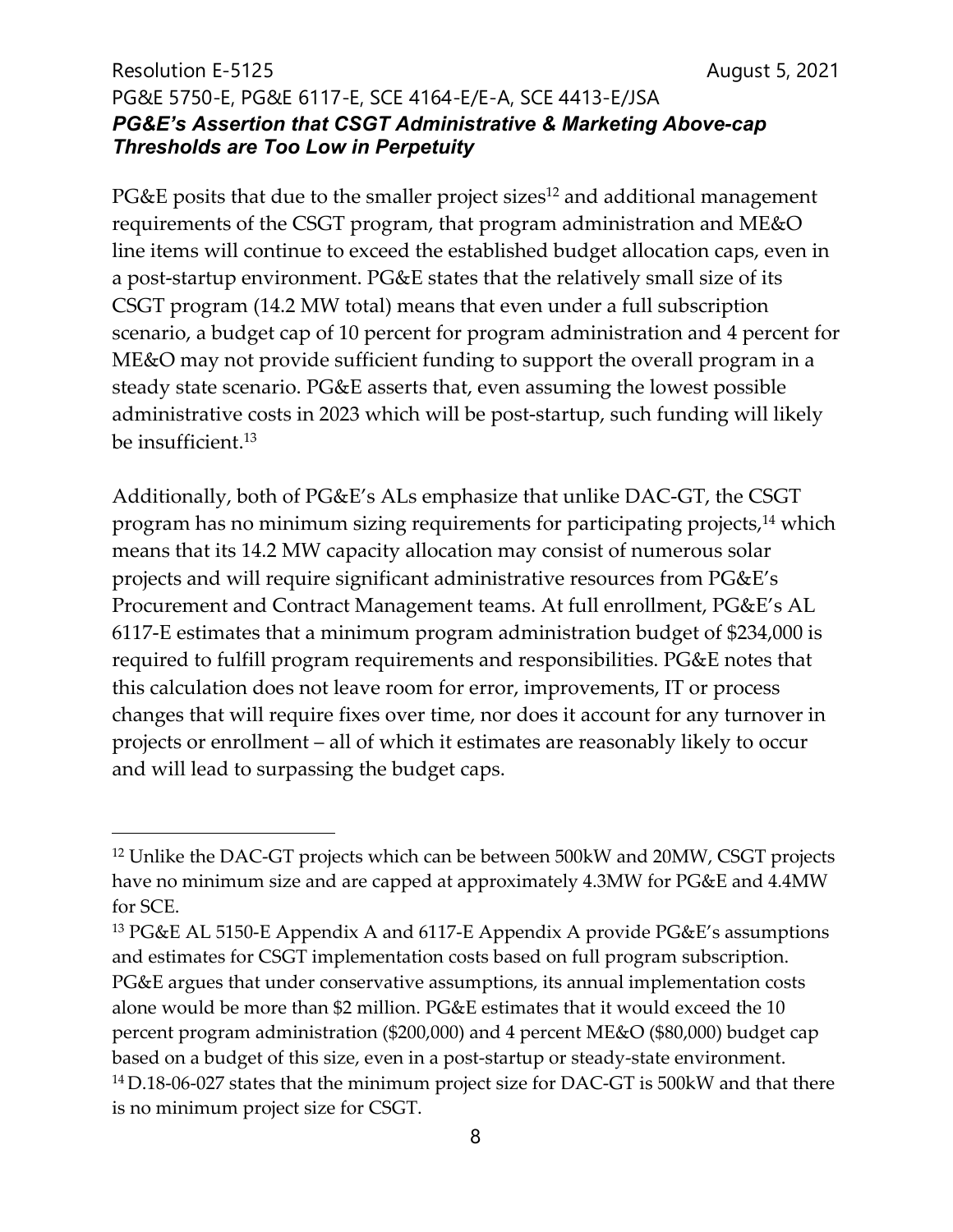PG&E 5750-E, PG&E 6117-E, SCE 4164-E/E-A, SCE 4413-E/JSA We find reasonable the estimates included in PG&E's 2021 and 2022 above-cap ALs which show that these administrative and marketing costs will continue to exceed the CSGT caps, even with full program enrollment. We will review the budget cap thresholds at a later date once we have sufficient program spending data that substantiates PG&E's estimates that the CSGT program will continue to have higher program administration and ME&O costs than the current caps allow. Until then, PG&E and other Program Administrators may continue to request that the caps be exceeded and provide an accompanying rationale in their Annual Budget Advice Letters.

# **COMMENTS**

Public Utilities Code section  $311(g)(1)$  provides that this resolution must be served on all parties and subject to at least 30 days public review. Please note that comments are due 20 days from the mailing date of this resolution. Section 311(g)(2) provides that this 30-day period may be reduced or waived upon the stipulation of all parties in the proceeding.

The 30-day review and 20-day comment period for the draft of this resolution was neither waived nor reduced.

No comments were received.

# **FINDINGS AND CONCLUSIONS**

- 1. On June 22, 2018, pursuant to AB 327, the CPUC adopted Decision (D.)18-06-027 (NEM DAC Decision), creating the DAC Green Tariff (DAC-GT) program, and the Community Solar Green Tariff program (CSGT), which provide residential customers in DACs increased access to renewable generation.
- 2. The NEM DAC Decision authorized community choice aggregators (CCAs) to develop and implement their own DAC-GT and CSGT programs and authorized them to access greenhouse gas (GHG) allowance revenues and public purpose program funds to support these programs.
- 3. Resolution E-4999, issued June 3, 2019, established both an annual budget process for the DAC-GT and CSGT programs and funding allocation caps.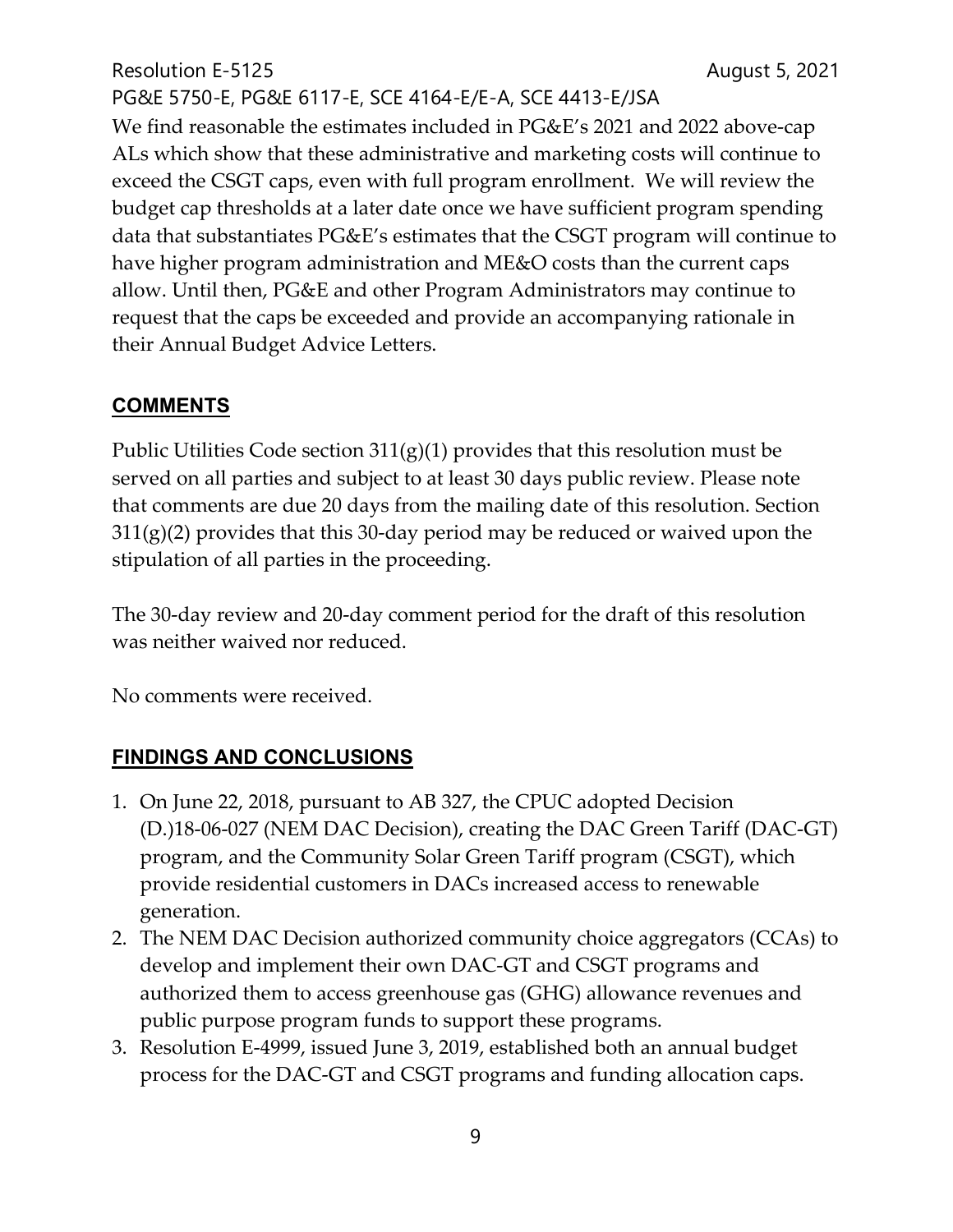Resolution E-5125 **August 5, 2021** PG&E 5750-E, PG&E 6117-E, SCE 4164-E/E-A, SCE 4413-E/JSA

- 4. Resolution E-4999 requires that each PA's annual program budget filing must include four cost categories: above-market generation, 20 percent bill discount, program administration, and marketing, education & outreach.
- 5. Based on the DAC-SASH program, Resolution E-4999 set similar program administration and marketing caps at 10 and 4 percent of the overall DAC-GT and CSGT budgets.
- 6. Resolution E-4999 OP 2 authorized the IOUs to submit a Tier 3 AL requesting an adjustment to the 10 percent program administration and 4 percent ME&O budget allocations with an accompanying rationale for why the adjustment is warranted.
- 7. On January 31, 2020, PG&E filed AL 5750-E requesting an adjustment to the 2021 Program Administration and ME&O budget caps for its CSGT program.
- 8. On February 11, 2020, SCE filed AL 4164-E requesting CPUC approval to be exempt from the 10 percent and four percent budget caps for Program Administration and ME&O, respectively, for its DAC-GT and CSGT programs in 2021.
- 9. On August 20, 2020, SCE filed AL 4164-E-A updating the budget and budget percentage amounts in SCE's AL 4164-E.
- 10.On February 10, 2021, SCE filed AL 4413-E which requested an adjustment to the 2022 program administration and ME&O budget caps for its DAC-GT and CSGT programs.
- 11.On March 16, 2021, PG&E filed AL 6117-E requesting adjustment to the 2022 program administration and ME&O budget caps for its CSGT program.
- 12.Until a program begins delivering customer benefits and accruing implementation costs, the program administration and ME&O costs will automatically exceed the 10 and 4 percent thresholds.
- 13.To reduce administrative burden and increase efficiency, it is reasonable to eliminate the Tier 3 requirement and require Program Administrators to instead include their rationale for any above-cap administrative and ME&O spending as part of their Annual Budget Advice Letters due each February.
- 14.It is reasonable to upgrade each Program Administrator's Annual Budget Advice Letter from Tier 1 to a Tier 2 designation to allow for additional budget oversight and scrutiny.
- 15.It is reasonable for the Commission to review the budget cap thresholds at a later date once we have sufficient program spending data that substantiates PG&E's estimates that the CSGT program will continue in perpetuity to have